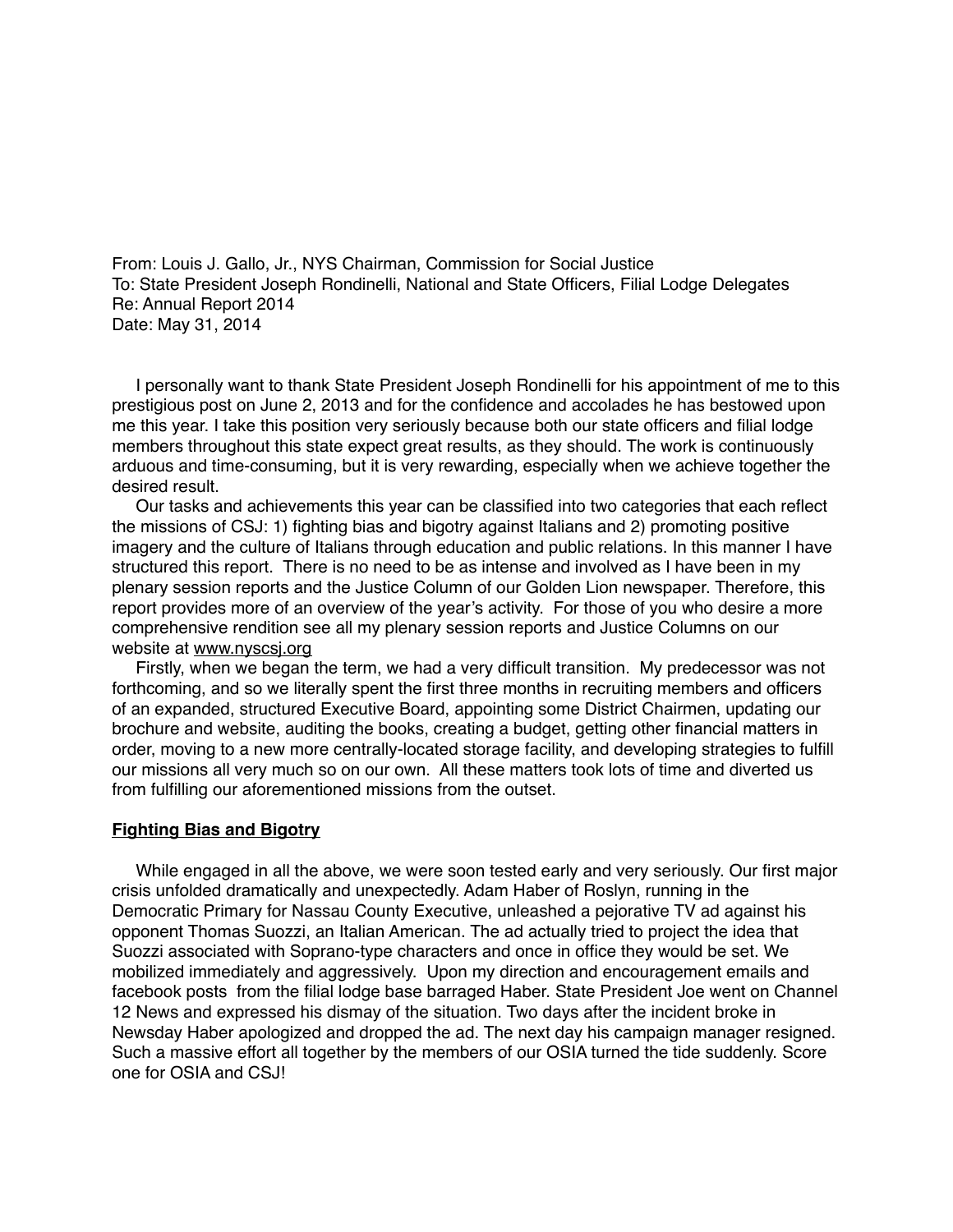Soon after, another serious crisis emerged. Two young Italian Americans in Schenectady County were selling a "dago" and "polack" menu on a rambling food truck known as the "Wandering Dago." It attracted much attention in the media, and New York State kicked the truck out of Saratoga Raceway and the Empire State Plaza, a complex of state government buildings, because of vociferous complaints about the name on the truck. The truck owners subsequently sued the State for breach of their first amendment right of free speech.

We immersed ourselves into the crisis right from the beginning. We again ignited our lodge base and our Executive Board, encouraging them to write the usual emails and facebook posts. Members of the Gabriele D'Annunzio Lodge attended city council meetings and spoke to the mayor about the situation. Mike Santo, our Counsel, attempted to negotiate with the owners to drop the title, but they refused. We urged the Schenectady County legislators and the Schenectady City Councilmen to intercede to withdraw their food permit, but they said unless there was an imminent threat to public health with the food, they wouldn't intercede. Besides they also said that since the case is in litigation, they wouldn't intercede anyway. Today we still await the court's decision on the breach of speech case which is so monumental that if the court should side with the owners, a whole plethora of such ethnic slurs as commercial free speech will dot our land.

 Another ad that was released to the public was sponsored by Ally Bank which entailed a prospective customer's concern about no hidden fees for their online banking service. The ad then showed flashbacks of the customer's life which revealed that his father was connected to the Mob. His concern with no hidden fees might somehow reveal the sordid past of his father. We felt there was no need for such a commercial about the Bank's pride in no hidden fees. Once we got involved corporate officials dropped the ad and apologized.

 Once Columbus Day 2013 arrived a whole flood of critical assaults on Columbus' legacy and achievements poured forth, and I spent lots of time putting out the fires. First Mayor-to-be Bill DeBlasio started the onslaught at the NYC Columbus Day parade that showed his knowledge of history was wanting. My lengthy response to him was not answered. Two periodicals, The Trentonian in New Jersey and the Mamaroneck Review contained biting articles that ignited a response from me. Both were sent the National CSJ Report "Columbus: Fact or Fiction" that set the record straight. The same copy was sent to all Board members to equip them with the knowledge they need to combat these distortions so we're all better prepared. Since this fight totally absorbed my time, I felt I had to create another method to combat so many powder kegs at one time. So, I created the Truth Squad and Response Team of the Board which is to respond in a moment's notice and address the issue singularly or in small squads. In this manner we can do lots at one time as these incidents emerge and be very effective without losing time and impact.

 However, the most wrenching commercial of all thus far was the Aflac Corporation ad "Family Business." Despite all our attempts and collaboration with national Italian groups, Aflac continues to ignore our pleas and actions and run this ad. The Board has urged me to continue the fight, and so I will re-contact my national associates and determine another plan. Stay tuned for further developments.

 Turning our attention to TV series and the movies, there was enough to get excited about. Two movies over the winter were released that were abominable in how they portrayed Italians. "Family" starring Robert DeNiro and Michelle Pfeiffer depicted Italians with uncontrollable sadistic urges that literally maimed people if anyone should cross them. "Don Juan" depicted a young Italian American porn freak hellbent in scoring with sexy, dissolute chicks. Add in the new TV series "The Capones" and New Mob Wives" and you have a sampling of how media and movie moguls portray us to make a buck. In the spring we were introduced to the movie "Rob the Mob." Here the usual story is reversed whereupon two characters have the bright idea of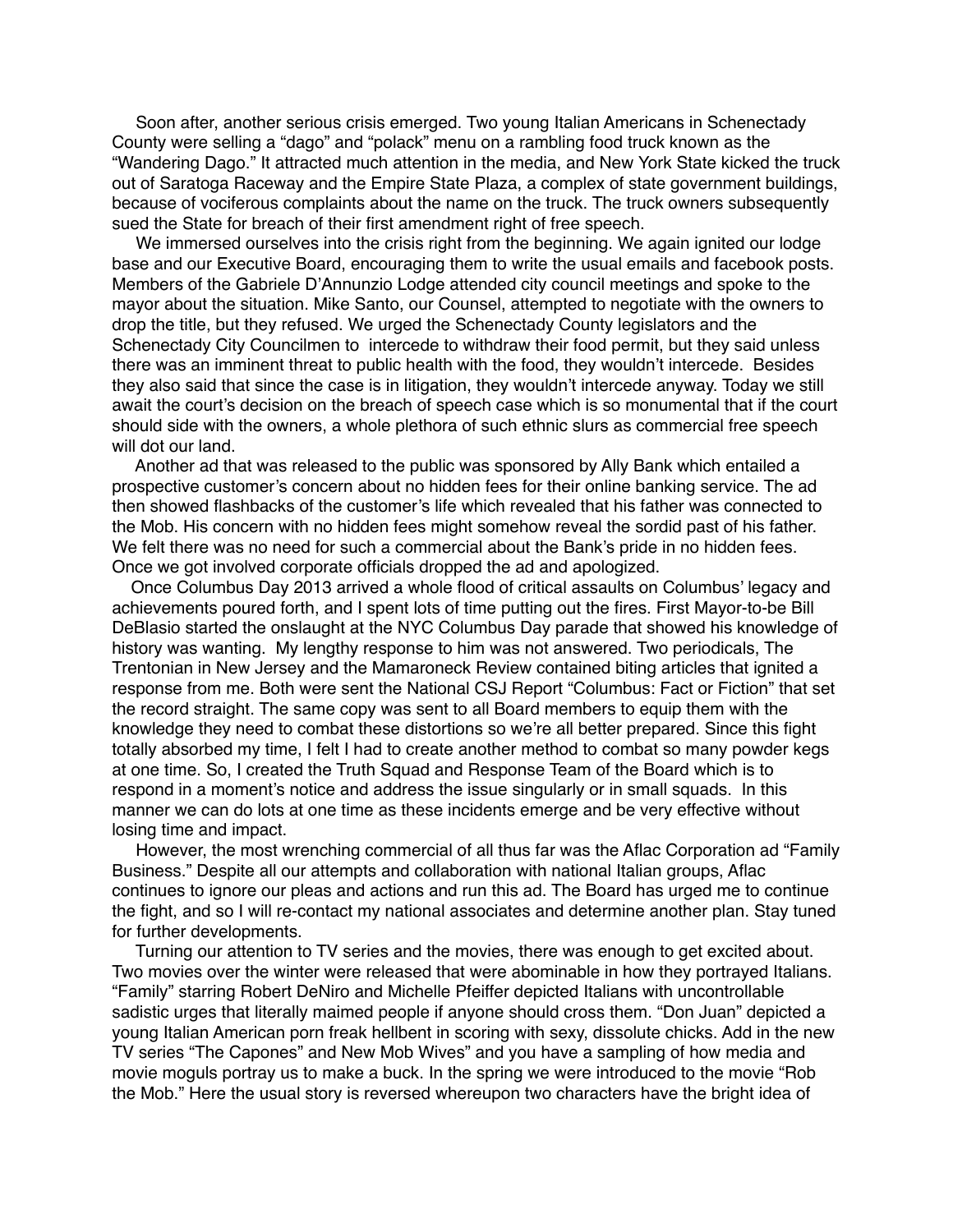shaking down the mobsters, but in the end the Mob prevails and the two are eliminated. It is truly amazing how low these Neanderthal producers will go to tickle the fancies of the moviegoing public to bring in the dough.

 This genre is the toughest for us to tackle. Usually we do not know of these series and movies until they hit the airwaves, and by then it's just too late to eradicate them. We don't have a bevy of lawyers nor a bulging money vault to take them on. It's also very difficult for NYS CSJ to tackle such productions which run nationwide. We literally need a strong National CSJ to be the guiding light against this genre with the states acting as supportive satellites.

 We have decided to take on "New Mob Wives" since the producer is a local, and the Staten Island Advance practically acts as the show's publicist with constant articles and stories about the show. We will also recheck the Capones since there is an interest and concern amongst lodge members. Our Media Monitor Angela DeCosimo has a report in waiting for the Board regarding the "New Mob Wives" program. So, we anxiously await her recommendation.

 To aid our effectiveness in this cause I have opened channels with other Italian groups and one religious group. The idea is if we strengthen our bonds with each other, we would all be more effective in combatting stereotyping and defamation and advancing our cultures. An attack on one of us is an attack on all of us! As one has noticed we honored Arba Sicula at our annual dinner dance, a group that promotes the Sicilian language, history, and literature. I've attended events sponsored by AATi (AmericanAssociation of Teachers of Italian) and AIAE (the Association of Italian American Educators). AATI invited me to a spectacular children's bilingual dramatic stage show at the Queen's Theater in Flushing Meadows called "Sempreverde" (Evergreen). With colorful costumes, athletic acrobats and aerialists, videos, and

strobe lighting, the grammar school students were asked to participate in English and Italian. The theme of the show was to protect the environment, recycle, and minimize waste. All together it was quite an interesting way to advance a message! Furthermore, we will be planning a program in September 2014 with these teacher groups that advances the Italian language program.

 I've personally met with officials from B'nai B'brith , and we are planning to show the film "Perlasca" about Giorgio Perlasca, an unsung Italian hero who saved 5,000 Hungarian Jews through crafty trickery, diplomacy, corruption, and outright bribery during WW2. All of you must see this film! It is a true testament to a human savior and will make you proud to be Italian!

## **Positive Imagery and Promoting Culture**

 This mission is very enjoyable and satisfying. Whether it's mailing or distributing our positive image material to the teachers of Italian, lodges, public libraries, or at events, one feels that there is interest in our culture and history that educates the public on our Italian heritage, which could of course act as our best defense against negative stereotyping and defamation. Working hard to sustain the Italian language and making cultural presentations in our schools hopefully extends this same interest to our younger generations, which will hopefully perpetuate our culture for all posterity. Developing strong foundations in this regard will allow our culture to blossom and thrive through the ages. This ideology pervades our CSJ Board and the activities thereto.

 To wit, we opened the term with a visit to St. Clare Elementary School in Staten Island in June 2013. Thanks to the incipient efforts of National CSJ President at the time Tina Haemmerle, District 3 Chairman Tony Corsello, Capodanno Lodge Liaisons Frank Cicero and Carl Ciaccio, and with the attendance of State President Joe Rondinelli and me, we presented the school \$1,000 from the District 3 treasury to sustain its Italian language program from K to 6th grade. Shortly thereafter, the Executive Board of CSJ matched the offer with another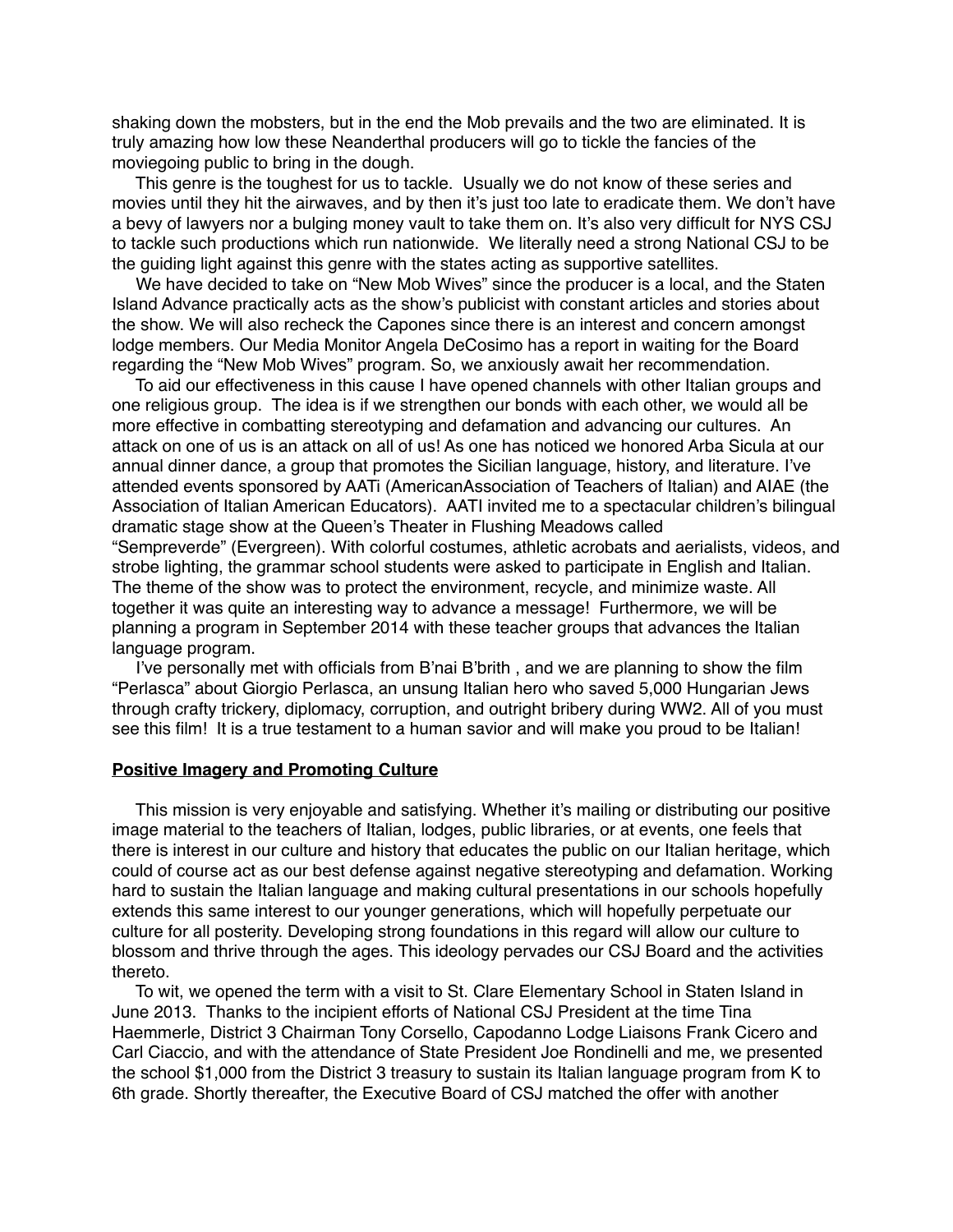\$1,000. The money was used to purchase instructional materials for the program. School officials and teachers were so elated that we were invited back in April 2014 to meet both parents and students. Before the parents Tony Corsello introduced them to our various positive image materials such as posters and bookmarks on Italian icons, history, and culture. Before the 6th graders I followed up Tony's presentation with my "History in a Box" program which demonstrated to them that they are surrounded by Italian innovations and inventions in their everyday daily life.

 In fact, this "History in a Box" presentation has been performed six times thus far before lodges and schools. Besides St. Clare it was done before the Columbus Lodge in Farmingdale, Westhampton Beach Middle School, Parkway Elementary School in East Meadow, the Donne D'Italia Lodge in Lindenhurst, and the Luigi Pirandello Lodge in Fresh Meadows. It's a program that resonates with all viewers and participants because it evinces the relevancy of Italian culture in our own present culture and is done in a very visual way. Any other lodges and schools that are interested can contact me, and I would be enthralled to do it!

 Carrying this energy further, I made a presentation at the June 22, 2013 annual Wreath-Laying Ceremony at the Most Precious Blood Church in Little Italy to celebrate our OSIA founding. My subject was two Italian icons, Mother Cabrini and St. Francis of Assisi. I always felt that such an event lent itself to the commemoration of these two patrons of our Order. I presented an expose' of their lives and showed how much of an impact they had on Italians and Americans.

 In August 2013 CSJ teamed up with the Grand Lodge to co-sponsor Italian Night at the Long Island Ducks game in Central Islip, L.I. with a contribution of \$1,000. Almost every inning the Grand Lodge and CSJ logos were displayed. We also set up a table with the State Membership Committee distributing our positive image materials to fans. In addition, the same was done by District 7 Chairman Carmine Federico at an Italian Night in August at the Syracuse Chiefs game. Attendance at these games is a great way to introduce CSJ to the public.

 In September we continued our public relations with a display of our materials at the Hofstra University Italian Culture Festival, thanks to the efforts of Caboto Lodge Liaison Mona Splendore and Board member Liz Rizzo. In the same month Board member Vincent Marmorale informed us that his documentary "Saving the Jews in Italy During WW2" was now completed. We hope to eventually show you this memorable classic, and now Vin is abstracting snippets of the movie to be distributed to teachers of Italian in the schools.

 In October 2013, Italian Culture and Heritage Month, District 1 Chairman Charlie Lucie and I presented a tribute to Italian American War Veterans at the Sachem Public Library in Holbrook, L.I. The film on the twenty-four Italian recipients of the Congressional Medal of Honor was shown, but the highlight of the program was the uplifting testimonials offered by ten invited Italian American war vets regarding their war and service record. In the same month I was invited by Dr. Arthur Flug of Queensborough Community College to attend his seminar with interns learning about bias and discrimination first-hand. It was my function to instruct students on how non-profit ethnic groups address bias and discrimination. The session went so well that now Dr. Flug wants me to attend these sessions every semester. It's a fabulous opportunity to mold young adults on these subjects and hopefully then transform the next generation and create better inter-ethnic and inter-racial relations in this country.

 In November we were alerted with a scare that threatens our capability to advance our culture and promote positive imagery. Thanks to the efforts of the teachers of Italian in the Greece School District in suburban Rochester and District 8 Chairwoman Jennifer Rube' , we learned that the district was interested in cutting Italian in Olympia High School in the 7th grade. The alarm is that if one cuts the feeder programs in the lower grades there eventually will be no advanced classes or AP program in the upper grades and districts could then cut the italian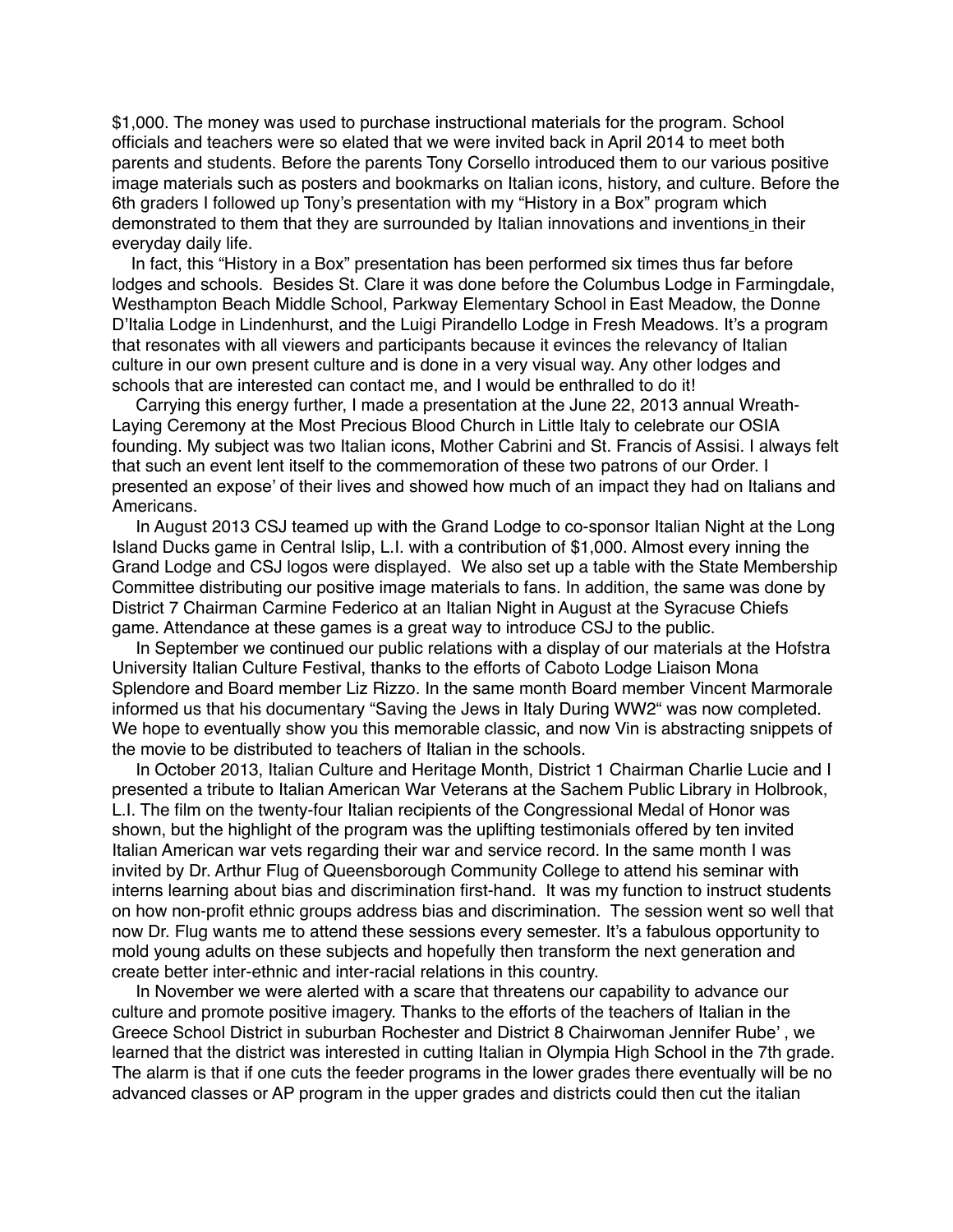program all together! We mobilized quickly and immediately. From my computer I organized the teachers, the residents, the Vincent Lombardi Lodge, and a member of the school board who supported our cause, and at the November 20, 2013 school board meeting the Board decided to re-instate Italian at Olympia High School in the 7th grade! It was our greatest achievement this term.

 However, now I'm just told that the school district does not want to introduce Italian at its Odyssey High School despite demands by students and parents to have italian. They would rather introduce American Sign Language (ASL)! So, we have another fight with them over this issue now, and so I've already mobilized the same groups to perform again to change the school board members' minds. We'll see what happens.

 The same problem has emerged in Islip High School in April 2014. Thanks to President Joe Franzone of the Marconi Lodge we learned of this problem, and in no time flat I've already met with Islip school officials and requested that they hold the Italian program as is this year and that I would meet with the teachers of Italian to do a recruitment campaign for the upcoming year to bolster enrollment. The teachers have informed me that at the last budget hearing no cuts to Italian were mentioned, and I've already met with the teachers to begin this recruitment campaign. Stay tuned for this development.

 I've also learned that Oyster Bay, Uniondale, and Massapequa school districts have already cut Italian. These circumstances have now urged me to contact Margaret Cuomo, the Governor's sister, who a few years ago along with her mother Matilda began to create an Italian Language Foundation which would underwrite Italian in schools in the state by paying the teachers and purchasing Instructional materials and thereby taking away the pressure to cut because of budget constraints. But because of the Great Recession of 2007-9 their efforts were halted. My writing to her now is to discover whether she is or will be revitalizing this Foundation, for as one can discern it is needed now!

 Concomitant to this effort, our Recording Secretary Keith Wilson has launched a survey of Nassau County school districts to request of them the status of Italian in their districts. We will do the same with Suffolk County, and we request that members of the Order be vigilant of this crisis and inform their district chairman or a CSJ Board member of any latest developments. We have to react immediately if we are going to have an effect early on. With regards to the Nassau County survey some districts have admirable programs including AP and actually state that they do not plan any cuts! Thank God for these forward-looking districts!

 On a more positive note, I received an email in March from Dr. Mario Mignone, the Director of the Center of Italian Studies at SUNY Stony Brook about a construction project in City Island, the Bronx. The Italian Hospital Society is seeking a variance before the NYC Board of Standards and Appeals to allow an Italian senior citizen housing complex which would create an environment suffused with Italian culture in the complex till the day the residents died. Along with many others, we were asked to weigh in and help to obtain the variance. I urged members of our Board to write along with me, and we anxiously await the city board's decision. It surely represents another mode to advance the positive imagery of our culture.

 While mentioning "culture" it should be known that CSJ is sponsoring an Italian Culture and Heritage Festival on Saturday, June 28th, at the Frank Brush Barn property in Smithtown. Working with District 1 lodge representatives, we are creating a true smorgasbord of Italian culture—an Italian car show, popular Italian songs and arias, mandolin orchestra, writers, a filmmaker, a wandering accordionist, lodge membership tables, our charities, a food piazza, market square, a farmers' market, and more. We're all so excited about the potential of this affair! Come! By the time you leave, you will be a very proud Italian indeed!

 All of the aforementioned could not be possible or successful without the dogged determination, love, and dedication of our Executive Board. We've structured our Board through